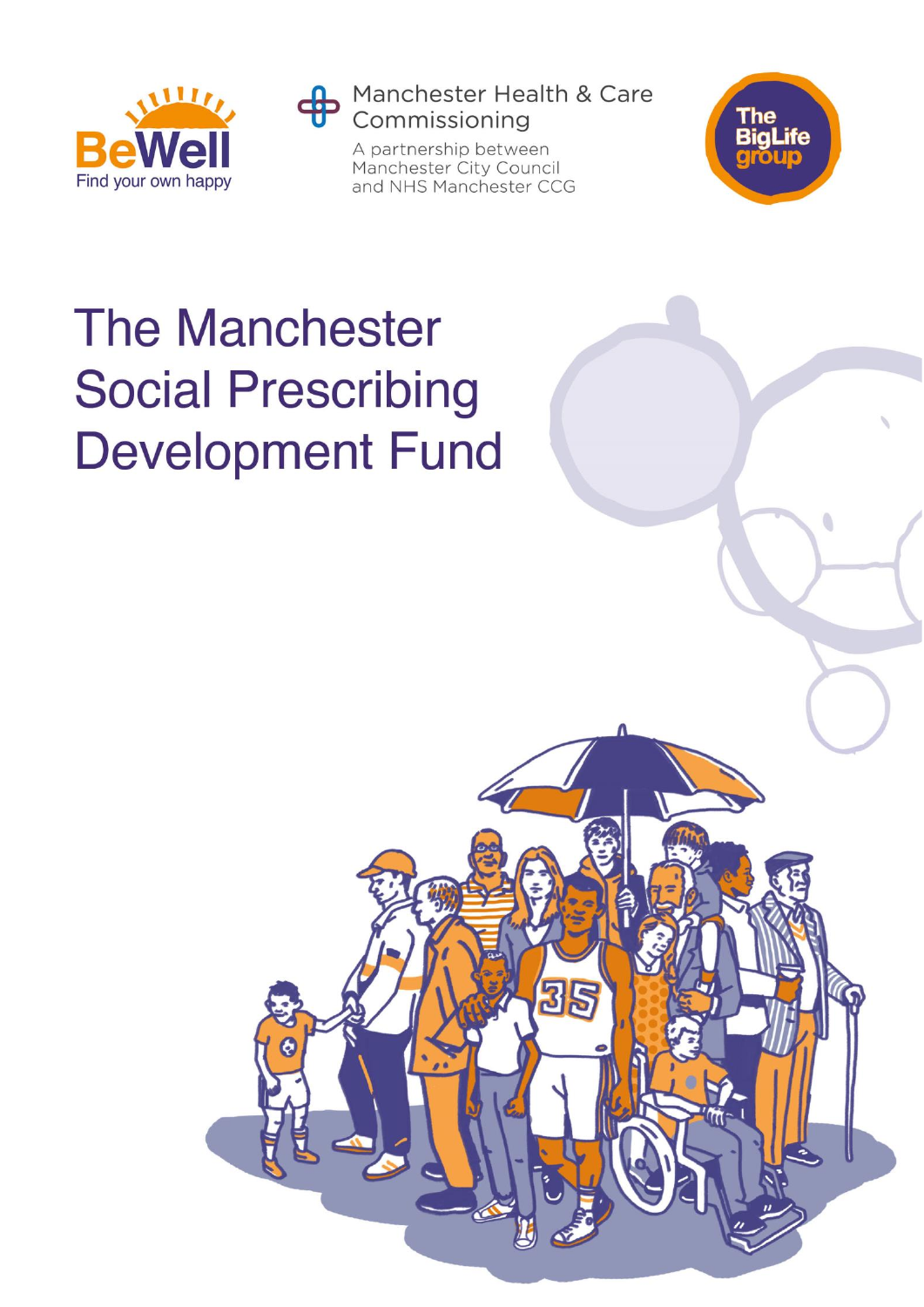# **The Manchester**

#### **Social Prescribing Development Fund**

**Contents:**

- **1. AIM OF THE FUND**
- **2. BACKGROUND**
- **3. FUNDING LEVELS**
- **4. ELIGIBILITY**
- **5. WHAT WE WILL FUND**
- **6. MONITORING AND EVALUATION**
- **7. DECISION MAKING**
- **8. HOW TO APPLY**
- **9. APPLICATIONS**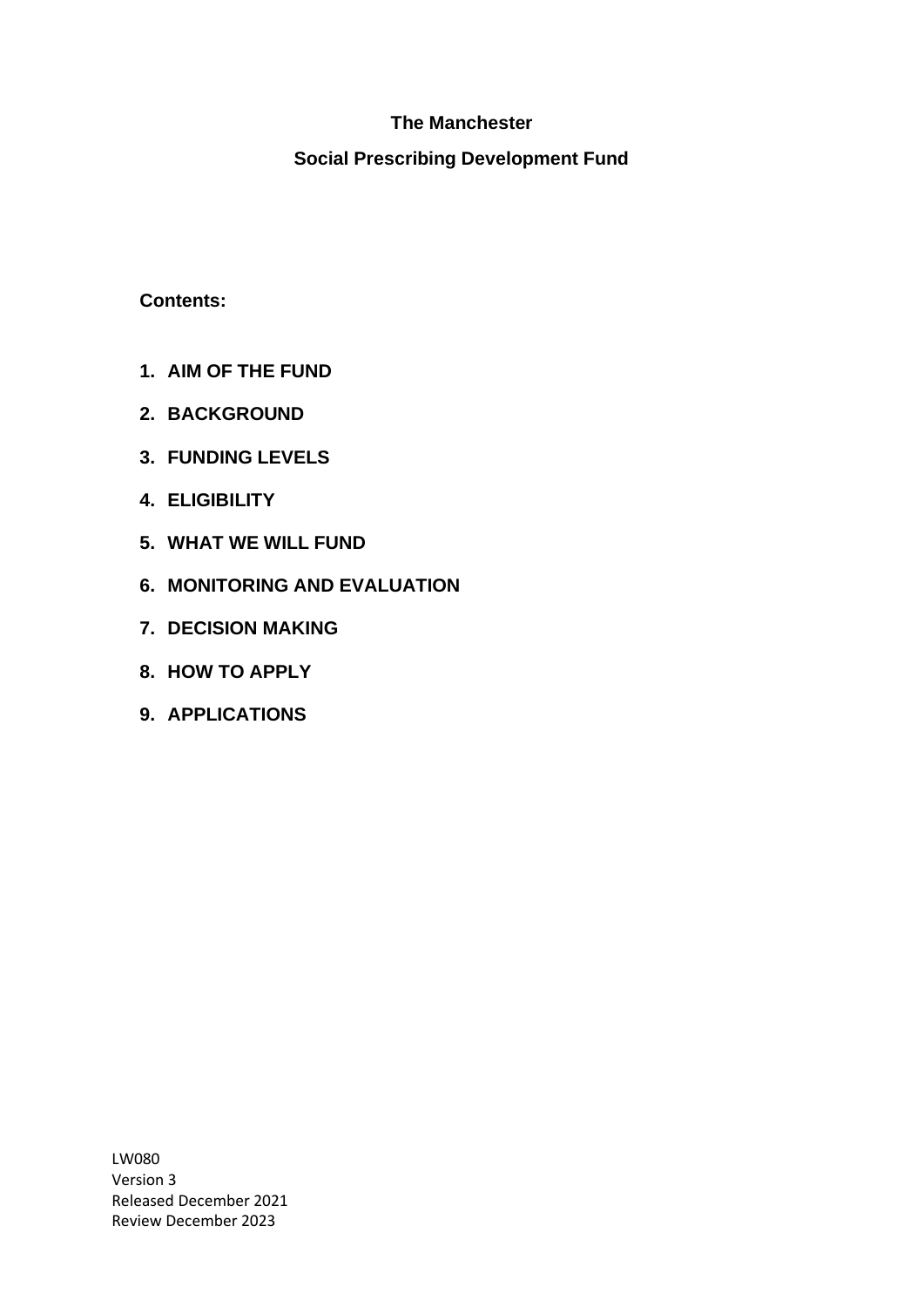#### **AIM OF THE FUND**

The Manchester Social Prescribing Development Fund is funded by Manchester Health and Care Commissioning in partnership with Manchester City Council and is administered by the Big Life group. The fund aims to support new and established groups and organisations to build capacity and deliver projects to support a social prescribing offer to people over the age of 16 and upwards. The fund will support clients in reducing social isolation, improving or help with managing their health and wellbeing.

#### **Applications must demonstrate how they meet one or more of the following aims of the fund:**

- 1. **Enabling** working with community groups to quickly and easily scale up provision that is overused.
- 2. **Responding** to opportunities and gaps identified within our communities.
- 3. **Connecting** reaching community groups not yet involved in the provision of support to clients of social prescribing services.
- 4. **Targeting** specific communities or communities of interest.
- 5. **Building** adding value and strengthening a local infrastructure.

#### **BACKGROUND**

The aim of Social Prescribing is to build on individual and community strengths and ensure that people can access resources in their communities or places of choice that will enable them to feel happier and healthier.

We value and build on the skills, knowledge, connections, and the potential that all people and communities have to offer.

We empower people – instead of doing things for people, we help people and communities to do things for themselves, leading to long-term and sustainable change.

The Social Prescribing Development Fund is aimed at community and grassroots level organisations.

This will be achieved by;

- Developing new community services which respond to gaps identified within communities.
- Increasing the sustainability of existing grassroots community services.
- Scaling up existing provision to meet demand.

# **FUNDING LEVELS**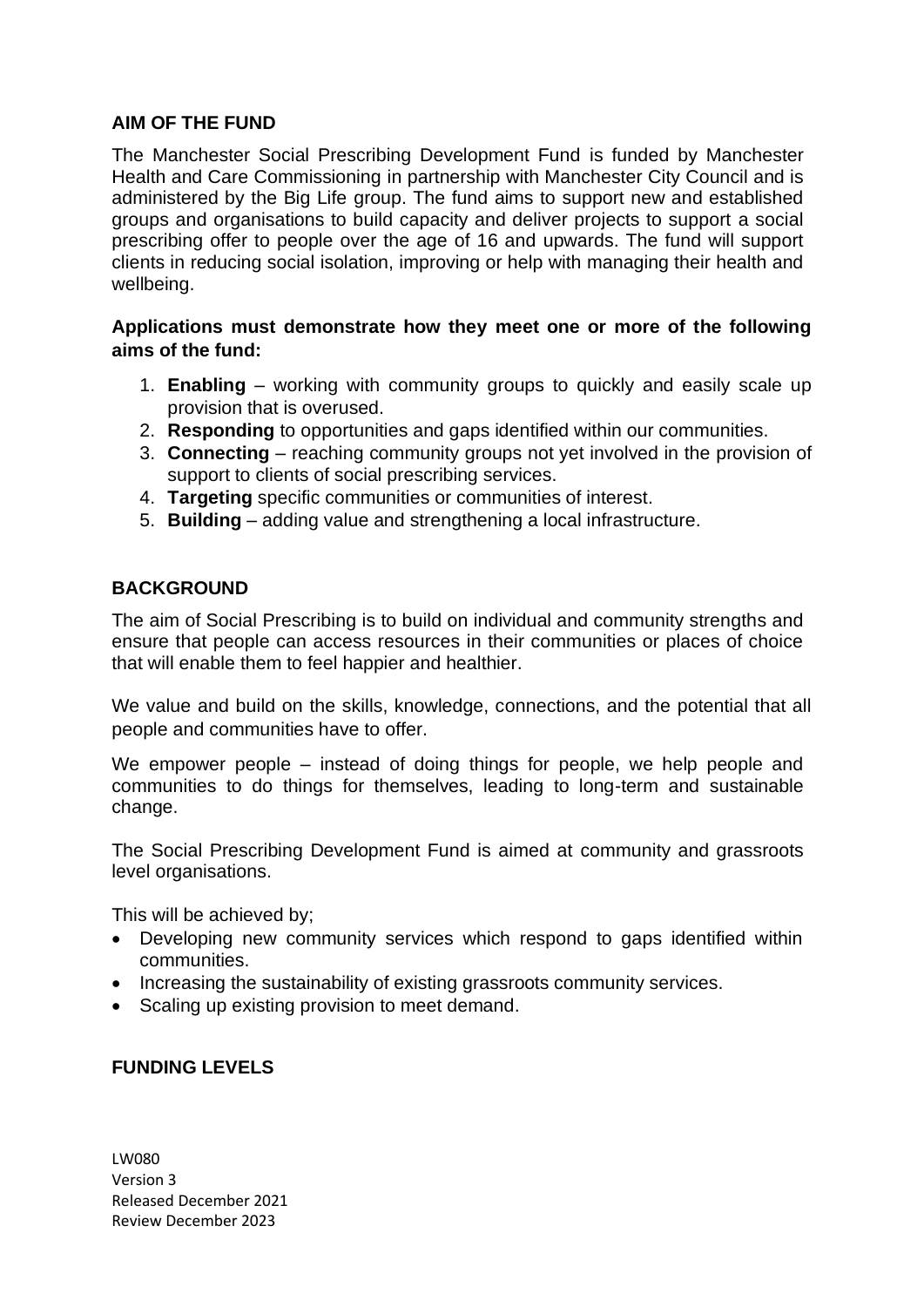There are 3 levels of grant funding available as shown in the table below. Please ensure you apply for the level of funding that is appropriate for your group or organisation.

| <b>Grant name</b>                                   |                                                       |                                             |
|-----------------------------------------------------|-------------------------------------------------------|---------------------------------------------|
| <b>Micro Grant</b><br>Up to £1,000                  | Open to new and existing<br>groups and organisations. | Income must be below £50,000                |
| <b>Medium Grant</b><br>Up to £10,000                | Open to new and existing<br>groups or organisations.  | Income must be below<br>£200,000            |
| <b>Exceptional</b><br>Grant<br>Capped at<br>£20,000 | Must be established over 2<br>years.                  | Income must be typically under<br>£500,000. |

# **ELIGIBILITY**

Applications will be welcomed from voluntary groups, community groups, sports clubs, leisure clubs, charities, community interest companies, limited and private companies, and social enterprises. Un-constituted organisations may still apply. You must be aged 18 or over to make an application.

#### **We encourage applications from new groups; contact us and we will guide you through the application process if required**.

As a minimum:

- Activities must take place in Manchester City.
- Activities must be for the benefit of people over the age of 16 and upwards.
- Your project must support referrals from the Be Well service.
- You must have a bank account in the name of the organisation in order to receive funding or have permission from another organisation to receive the funding on your behalf as a referee. Payment cannot be made to personal bank accounts.
- You must have adult safeguarding policies in place (we can support you if you don't have any).
- You must have valid employers and public liability insurance in place with a minimum cover value of £1 million. If you do not, you can include the cost of the insurance in your application (we can support you with attaining insurance cover).
- Activities must be Covid-19 risk-assessed and be undertaken in line with government guidance.

# **WHAT WE WILL FUND**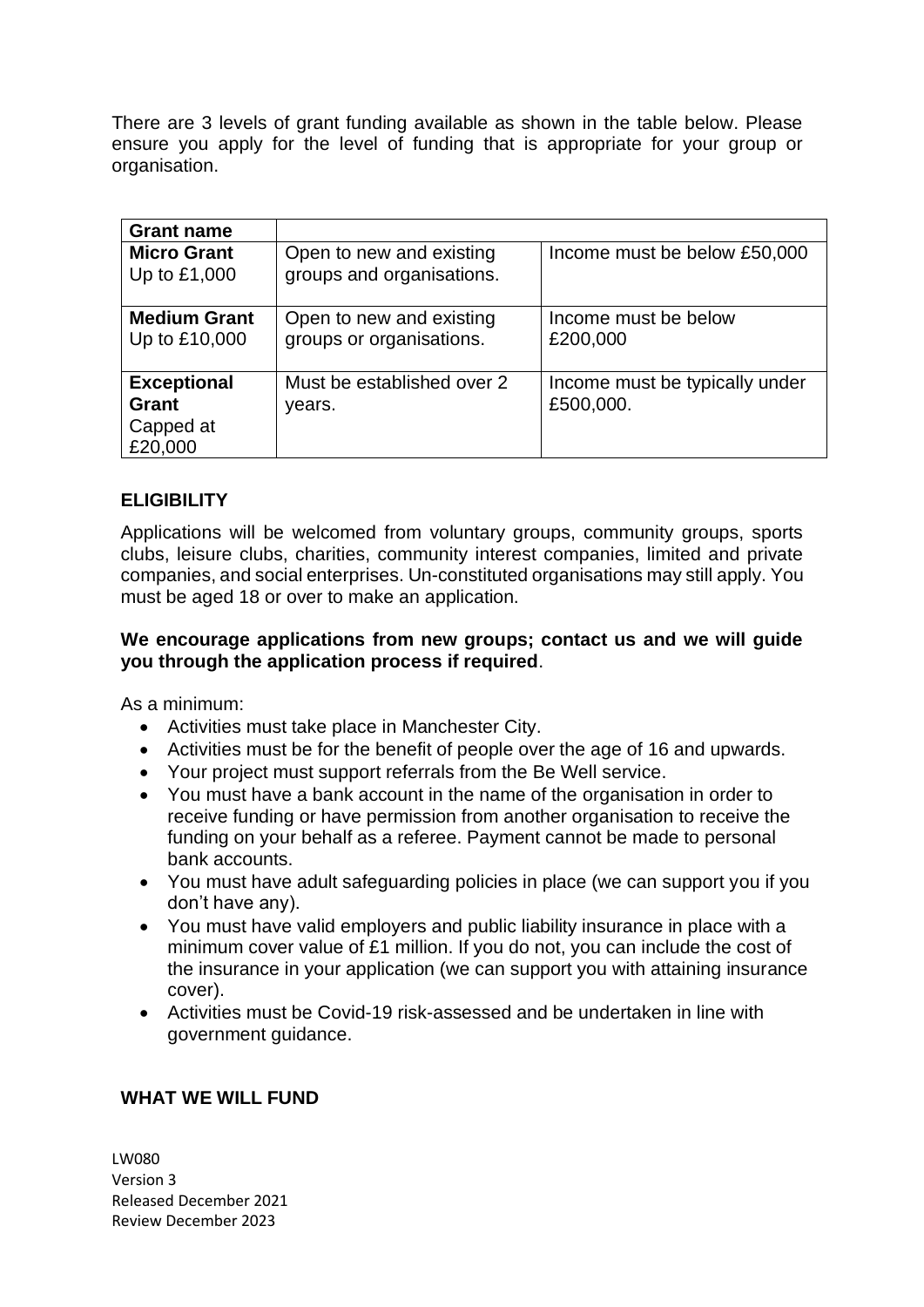The Fund aims to support the activities of local community or voluntary groups and projects that contribute positively to the quality of life, mental wellbeing and improved health of people and communities.

# **We will fund:**

- New services or activities that support social prescribing.
- Existing services supporting social prescribing that will create additional capacity.
- Expansion of your service or activities into other areas of Manchester City.
- We will fund projects where you evidence a recognised need for the activity or service. We want to hear how you have identified this need, who you have consulted and when this consultation took place.
- We want to ensure that projects will have a lasting impact and will continue once the funding ends. We want to hear how you plan to continue the project once this funding comes to an end.

Please consider what you will need to make your project a success, this could be materials, equipment, room hire costs, publicity, or even sessional worker costs.

# **We will not fund:**

- Activities that have already taken place.
- Activities supporting political or religious beliefs.
- Leisure or individual holiday schemes.
- Individual campaigns
- One-off events, such as conferences, trips, seminars, master classes, summer schools, single commissions, or productions.

# **MONITORING AND EVALUATION**

Organisations and groups whose applications are successful will be required to complete monitoring and evaluation reports to demonstrate the impact of the funding and value for money. We will also contact you during the project period to arrange monitoring visits.

We will want details of:

- The number of people who have benefitted from the project.
- Any feedback you have received from beneficiaries.
- Any evaluation forms you have used.
- How many staff and volunteers were involved in the project.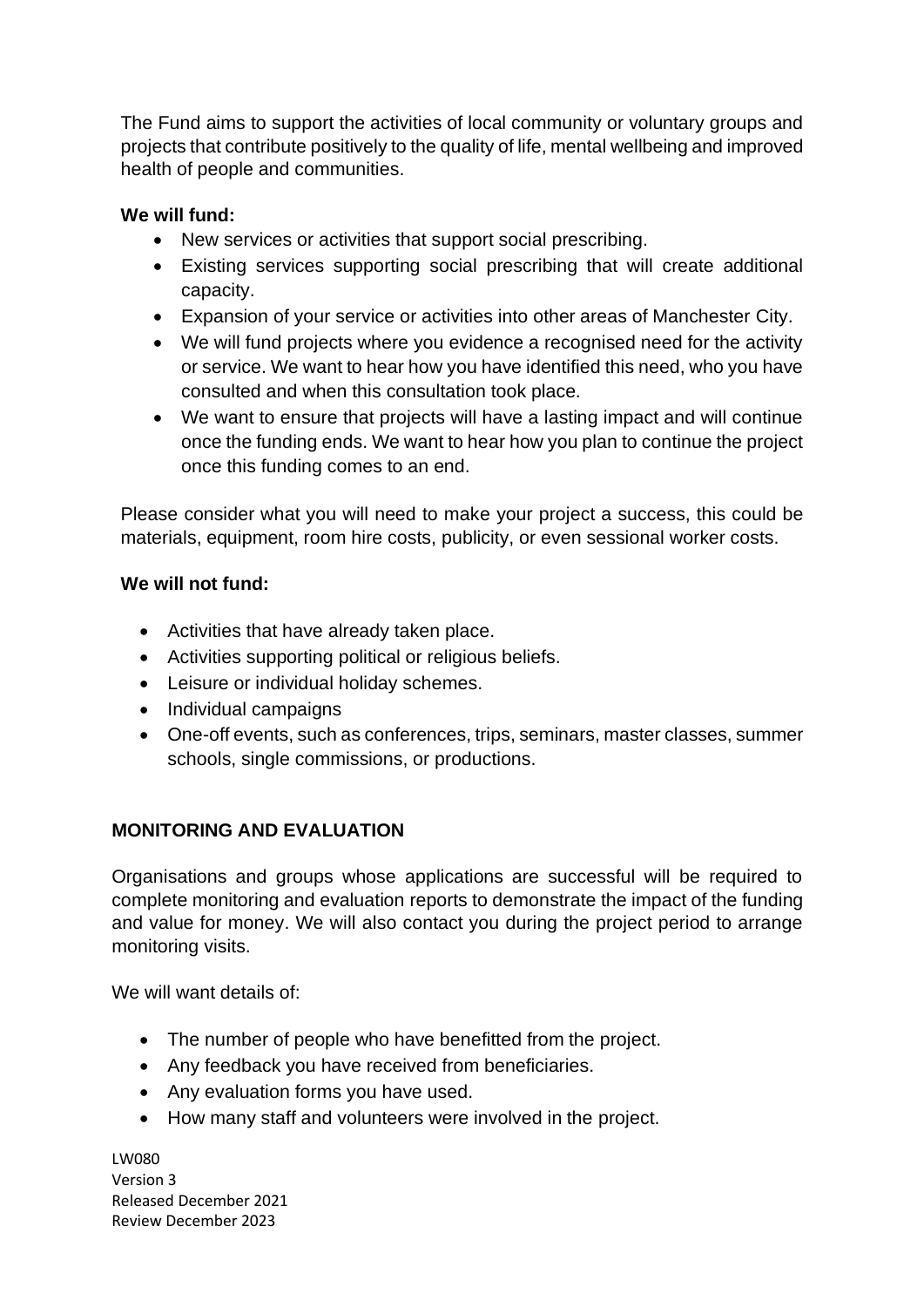• The impact your service has made because of the funding.

We will also request case studies and possibly photographs.

We will require you to provide a breakdown of how you spent the funding, and you must keep hold of receipts and invoices.

#### **DECISION MAKING**

All applications will be reviewed by our funding panel who will make decisions based on factors including:

- Your project aims and objectives.
- Costs of your project.
- How your project meets the social prescribing need in the local area.

We may contact you for further information if we need to.

#### **HOW TO APPLY**

Organisations are requested to submit a written Expression of Interest form by emailing **[socialprescribing@thebiglifegroup.com](mailto:socialprescribing@thebiglifegroup.com)**

Your Expression of Interest form should include:

- How did you hear about this funding?
- How did you come up with the idea who was involved?
- How will your project support referrals from the Be Well service?
- Where will your activity take place?
- How many Be Well clients will you support?

We will arrange to meet with shortlisted organisations to discuss your project proposal and capacity to increase social prescribing. If your project is supported, you will be invited to complete and application form.

We will be reviewing applications on a quarterly basis and awarding funding so that we can see your great ideas in action. We will close the application process when all funds are spent.